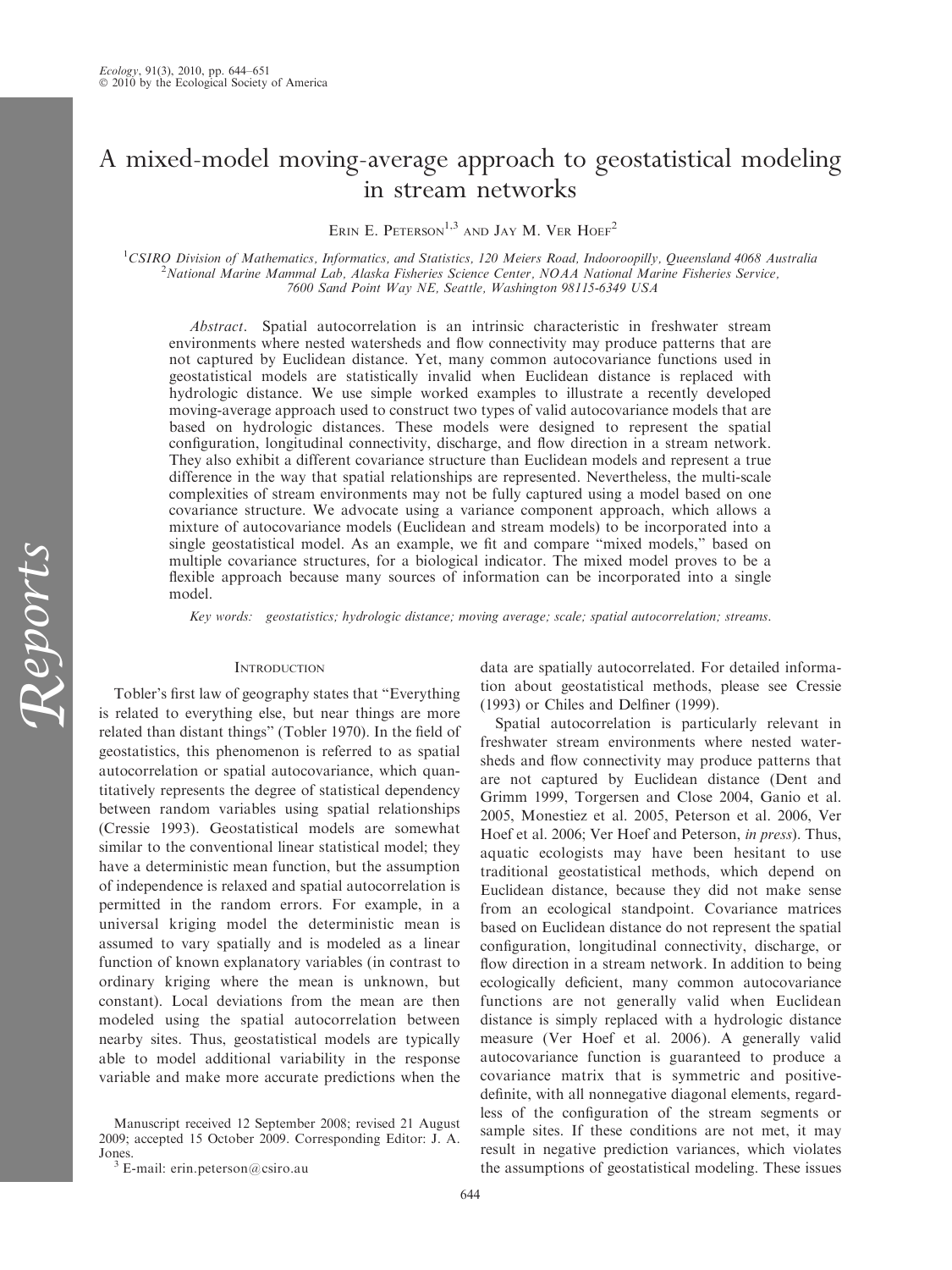

FIG. 1. The distance, h or  $h = a + b$ , between locations (black circles) is represented by a dashed line. (A) Euclidean distance is used to represent Euclidean relationships. Hydrologic distance can be used to represent both (B) flow-unconnected and (C) flowconnected relationships in a stream network. Water must flow from one site to another in order for the pair to be considered flow connected (C). In contrast, flow-unconnected sites do not share flow but do reside on the same stream network (B).

made it necessary to develop new geostatistical methodologies for stream networks, which permit valid covariances to be generated based on a variety of hydrologic relationships (Cressie et al. 2006, Ver Hoef et al. 2006; Ver Hoef and Peterson, in press). Our goal is to introduce these new autocovariance models to ecologists.

There are currently two types of distance measures that can be used to produce valid covariance matrices for geostatistical modeling in stream networks (when used with the appropriate autocovariance function): Euclidean distance and hydrologic distance. Euclidean distance is the straight-line distance between two locations and all locations within a study area have the potential to be spatially correlated when it is used (Fig. 1A). A hydrologic distance is simply the distance between two locations when measurement is restricted to the stream network. In contrast to Euclidean distance, locations within a study area do not automatically have the potential to be spatially correlated when a hydrologic distance is used. Instead, rules based on network connectivity and flow direction can be used to prevent spatial autocorrelation between locations and thus represent different hydrologic relationships. For example, a ''flow-connected'' relationship requires that water flow from one location to another for two sites to be correlated (Fig. 1C). When this condition is not met, sites have a ''flow-unconnected'' relationship (Fig. 1B) and these two sites can be made spatially independent. Likewise, whole networks (i.e., stream segments that share a common stream outlet anywhere downstream) can be made dependent.

Freshwater stream environments are typically considered open systems (Townsend 1996) with complex processes and interactions occurring between and within multiple aquatic and terrestrial scales. As a result, multiple patterns of spatial autocorrelation may be present in freshwater ecosystems (Peterson et al. 2006; Ver Hoef and Peterson, in press). The strength of each pattern may also vary at different spatial scales since the influence of environmental characteristics has been shown to vary with scale (Sandin and Johnson 2004). Consequently, we believe that a geostatistical model based on a mixture of covariances (i.e., multiple spatial relationships) may better fit the data than a model based on a single covariance structure.

Geostatistical models for stream network data are relatively new and may be unfamiliar to aquatic scientists. Here we review the current state of geostatistical modeling techniques for stream networks. A model-based biological indicator collected by the Ecosystem Health Monitoring Program (Bunn et al., in press) is used as a case study to demonstrate the approach. Simple worked examples and more details are given in the on-line appendices.

### Stream network models

The stream network models of Ver Hoef et al. (2006) and Cressie et al. (2006) are based on moving-average (MA) constructions. MA constructions are flexible and can be used to create a large number of autocovariance functions (Barry and Ver Hoef 1996). They are developed by creating random variables as the integration of a MA function over a white noise random process. For our purposes, the key point is that spatial autocorrelation occurs when there is overlap between the MA function of one random variable and that of another, which we explain in greater detail for two classes of models.

# Tail-up models

Models that are based on hydrologic distance and only allow autocorrelation for flow-connected relationships are referred to as "tail-up" (TU) models (Ver Hoef et al. 2006; Ver Hoef and Peterson, in press) because the tail of the MA function points in the upstream direction. There are a large number of TU MA functions that one could use such as the exponential, spherical, linear-withsill, or mariah models (Ver Hoef et al. 2006), and each has a unique shape, which determines a unique autocorrelation function. Autocorrelation occurs when MA functions overlap among sites, with greater autocorrelation resulting from greater overlap. For example, in Fig. 2A, B, the shape of the TU MA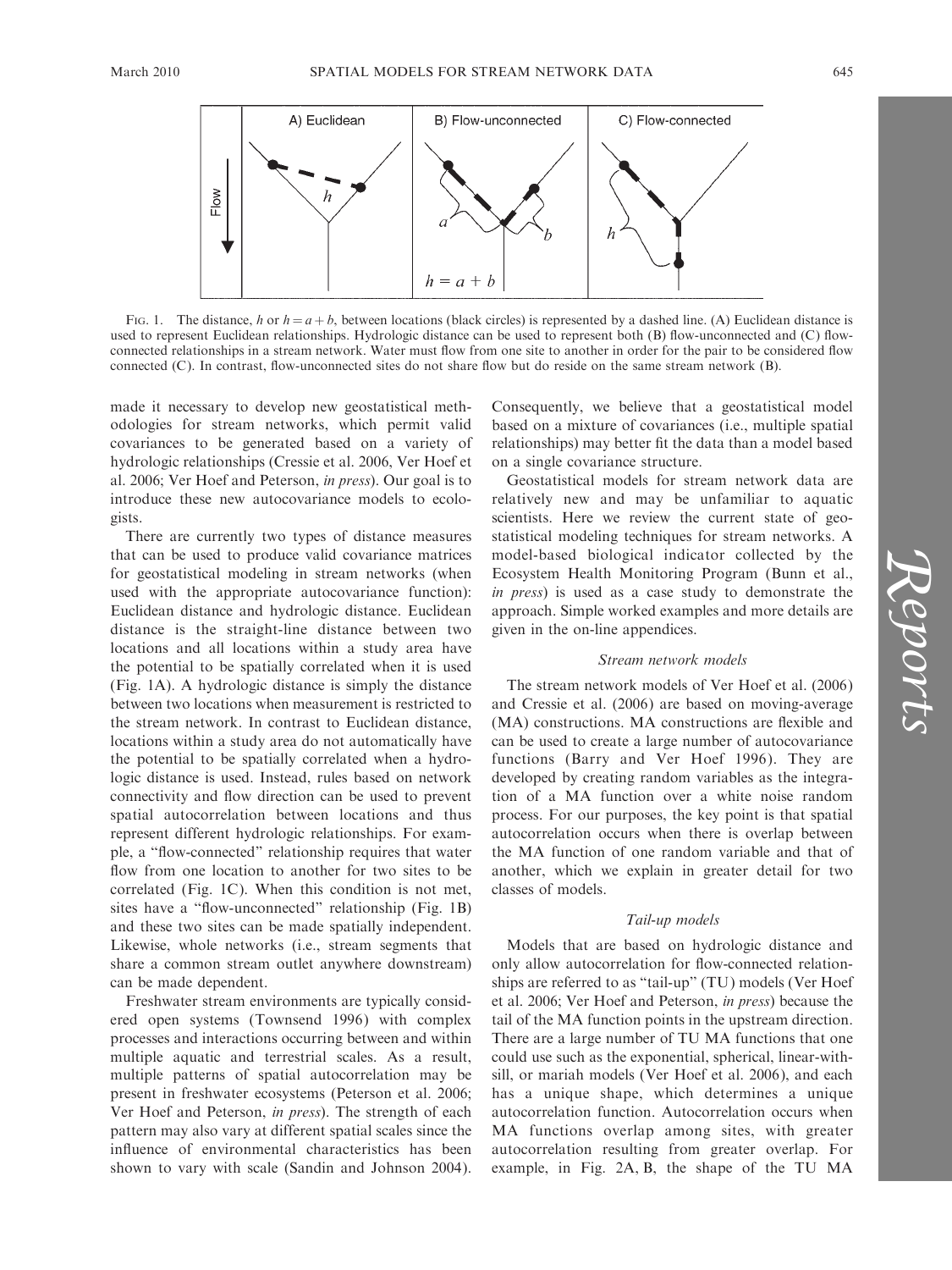

FIG. 2. The moving-average functions for the  $(A, B)$  tail-up and (C, D) tail-down models in both (A, C) flow-connected and (B, D) flow-unconnected cases. The moving-average functions are shown in gray with the width representing the strength of the influence for each potential neighboring location. Spatial autocorrelation occurs between locations when the movingaverage functions overlap (A, C, and D).

function (shown in gray) dictates the relative influence of upstream values when the random variable for a specific location is generated. Values at short upstream hydrologic distances have a larger influence because there is a greater amount of overlap in the MA functions and this influence tends to decrease with distance upstream.

To better understand how the TU MA function is applied to the unique conditions of a stream network, imagine applying the function to a small network, moving upstream segment by segment. When two locations are flow-unconnected the tails of the MA functions do not overlap (Fig. 2B) and the locations do not have the potential to be spatially correlated. When two locations are flow-connected, the MA functions may overlap and one location has the potential to be spatially correlated with another location (Fig. 2A). When the MA function reaches a confluence in the network, segment weights (called segment PIs in Appendix A) are used to proportionally (i.e., they must sum to 1) allocate, or split, the function between upstream segments (Fig. 2A). The MA function could simply be split evenly between the two (or more) upstream branches, but this would not accurately represent differences in influence related to factors such as discharge. Instead, segment weights can be used to ensure that locations residing on segments that have the strongest influence on conditions at a downstream location are given greater weight in the model (Ver Hoef et al. 2006). Thus, autocorrelation in the TU models depends on flow-connected hydrologic distance. However, it also depends on the number of confluences found in the path between flow-connected sites and the weightings assigned to each of the tributaries. This feature in particular makes stream network models different than classical geostatistical models based on Euclidean distance. It also makes TU models particularly useful for modeling organisms or materials that move passively downstream, such as waterborne chemicals.

The segment weights can be based on any ecologically relevant feature, such as discharge, which is thought to represent relative influence in a stream network. However, discharge data are rarely available for every stream segment throughout a region. As an alternative, watershed area is sometimes used as a surrogate for discharge (Peterson et al. 2007). It is intuitive to think about a site's influence on downstream conditions in terms of discharge or watershed area; stream segments that contribute the most discharge or area to a downstream location are likely to have a strong influence on the conditions found there. However, spatial weights can be based on any measure as long as some simple rules are followed during their construction (see Appendix A for details on how to construct valid segment weights). The segment weights may also be based on measures that represent the sum of the upstream measures (i.e., a segment does not contribute anything to itself ), such as Shreve's stream order (Shreve 1966), as used by Cressie et al. (2006). Using segment weights that are normalized so that they sum to one ensures that all random variables have a constant variance (Ver Hoef et al. 2006) if desired, which is typical in geostatistics. As an aside, the MA construction could also allow for non-stationary variances, but those models will not be explored here.

The construction of a TU covariance matrix is based on the hydrologic distance and a spatial weights matrix (developed from the segment weights, as illustrated in Appendix A) between flow-connected locations. Furthermore, all flow-unconnected locations are uncorrelated. Additional details and a simple worked example are provided in Appendix A to more clearly illustrate the construction of a TU covariance matrix.

## Tail-down models

Tail-down (TD) models allow autocorrelation between both flow-connected and flow-unconnected pairs of sites in a stream network (Ver Hoef and Peterson, in press). The MA function for a TD model is defined so that it is only non-zero downstream of a location. In other words, the tail of the MA function points in the downstream direction (Fig. 2C, D). Spatial autocorrelation is modeled somewhat differently in a flowconnected vs. flow-unconnected situation due to the way the overlap occurs in the MA functions (Fig. 2C, D). Notice also that the input data requirements are unique for each case. The total hydrologic distance, h (Fig. 1C), is used for flow-connected pairs, but the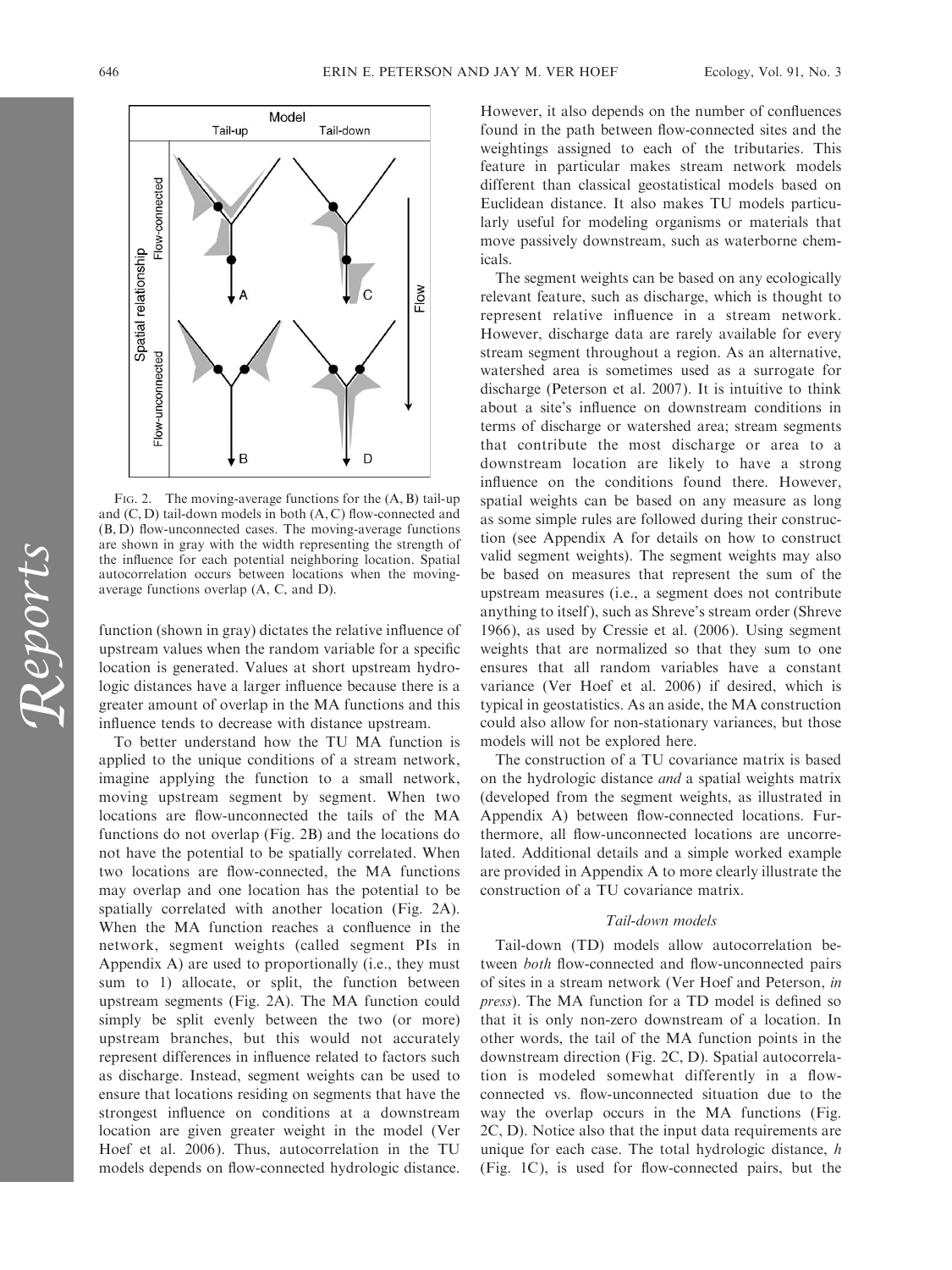hydrologic distances, a and b, from each site to a common confluence are used for flow-unconnected pairs (Fig. 1B). As before, more overlap in the MA function implies more autocorrelation. Also, segment weights are not used to model flow-connected relationships since the MA function points downstream (Fig. 2C) and there is no need to split the function to maintain constant variances. Additional details and a simple worked example showing the TD construction of a covariance matrix are provided in Appendix A.

Although the TD model allows spatial autocorrelation between both flow-connected and flow-unconnected pairs, the relative strength of spatial autocorrelation for each type is restricted (Ver Hoef and Peterson, in press). For example, consider the situation where there are two pairs of locations, one pair is flow-connected and the other flow-unconnected, and the distance between the two pairs is equal,  $a + b = h$ . In this case, the strength of spatial autocorrelation is generally equal or greater for flow-unconnected pairs (Ver Hoef and Peterson, in press) in the TD models. In fact, none of the current models are able to generate a TD model with significantly stronger spatial autocorrelation between flow-connected pairs (Ver Hoef and Peterson, in press) than flow-unconnected pairs for an equal hydrologic distance. These restrictions on spatial autocorrelation in the TD model may make sense for fish populations that have the tendency to invade upstream reaches, such as nonnative brook trout (Salvelinus fontinalis; Peterson and Fausch 2003). Yet, there are other situations where it would be useful to generate a model with stronger spatial autocorrelation between flow-connected pairs than flow-unconnected pairs. Peterson and Fausch (2003) also studied the movement characteristics of native cutthroat trout (Oncorhynchus clarki) and found that they moved downstream much more often than upstream. Here, a model with stronger spatial autocorrelation between flow-connected locations, which also allows for some spatial autocorrelation between flowunconnected locations, might best fit the data. Yet, neither the TU or TD model can be used to represent this particular covariance structure. Therefore, another modeling solution is required. Here we turn to the mixed model, which is a very general approach, to address these issues.

# Mixed models

The mixed model is closely related to the basic linear model:

$$
\mathbf{y} = \mathbf{X}\boldsymbol{\beta} + \boldsymbol{\epsilon} \tag{1}
$$

where the matrix  $X$  contains measured explanatory variables and the parameter vector  $\beta$  establishes the relationship of the explanatory variables to the response variable, contained in the vector y. The random errors are contained in the vector  $\varepsilon$ , and the general formulation is  $var(\varepsilon) = \Sigma$  where  $\Sigma$  is a matrix. The mixed-model is simply a variance component approach,

which allows the error term to be expanded into several random effects (z.):

$$
\mathbf{y} = \mathbf{X}\boldsymbol{\beta} + \sigma_{\text{EUC}}\mathbf{z}_{\text{EUC}} + \sigma_{\text{TD}}\mathbf{z}_{\text{TD}} + \sigma_{\text{TU}}\mathbf{z}_{\text{TU}} + \sigma_{\text{NUG}}\mathbf{z}_{\text{NUG}}\tag{2}
$$

where  $\text{cor}(\mathbf{z}_{\text{EUC}}) = \mathbf{R}_{\text{EUC}}$ ,  $\text{cor}(\mathbf{z}_{\text{TD}}) = \mathbf{R}_{\text{TD}}$ ,  $\text{cor}(\mathbf{z}_{\text{TU}}) =$  $R_{\text{TU}}$  are matrices of autocorrelation values for the Euclidean (EUC), TD, and TU models,  $cor(z_{NUG}) = I$ where NUG is the nugget effect, I is the identity matrix, and  $\sigma_{\text{EUC}}^2$ ,  $\sigma_{\text{TD}}^2$ ,  $\sigma_{\text{TU}}^2$ , and  $\sigma_{\text{NUG}}^2$  are the respective variance components. The mixed-model construction implies that covariance matrices based on different types of models, such as the EUC, TU, and TD are combined to form a valid covariance mixture:

$$
\Sigma = \sigma_{EUC}^2 \mathbf{R}_{EUC} + \sigma_{TD}^2 \mathbf{R}_{TD} + \sigma_{TU}^2 \mathbf{C}_{TU} \odot \mathbf{W}_{TU} + \sigma_{NUG}^2 \mathbf{I}
$$
\n(3)

where we have further decomposed  $\mathbf{R}_{\text{TU}} = \mathbf{C}_{\text{TU}} \odot \mathbf{W}_{\text{TU}}$ into the Hadamard product of the flow-connected autocorrelations  $C_{\text{TU}}$  (unweighted) and the spatial weights matrix  $W_{\text{TL}}$ .

The variance component model is attractive for several reasons. First, it solves the problem mentioned in the previous section; namely that the combination of the TU covariance matrix and TD covariance matrix allows for the possibility of more autocorrelation among flow-connected pairs of sites, with somewhat less autocorrelation among flow-unconnected pairs of sites. Secondly, the multiple range parameters can capture patterns at multiple scales. Generally, large scale patterns are the most obvious and explanatory variables are incorporated to help explain them. Spatial patterns of intermediate scale, which have not been measured with explanatory variables, are captured by the range parameters for the EUC, TU, and TD models and the relative strength of each model is given by its variance component. The spatial weights are used to capture the influence of branching in the network, flow direction, and discharge. Finally, some spatial variation occurs at a scale finer than the closest measurements; these are modeled as independent error, which is represented by the nugget effect. We now turn to an example to make these concepts clearer.

## Example

The Ecosystem Health Monitoring Program (EHMP) has been collecting indicators of biotic structure and ecosystem function throughout South East Queensland (SEQ), Australia (Fig. 3A) since 2002 (Bunn et al., in press). The program aims are to evaluate the condition and trend in ecological health of freshwater environments and to guide investments in catchment protection and rehabilitation. Metrics based on freshwater fish assemblages are commonly used as indicators of ecological health because they are thought to provide a holistic approach to assessment across broad spatial and temporal scales (Harris 1995). In this example, we used a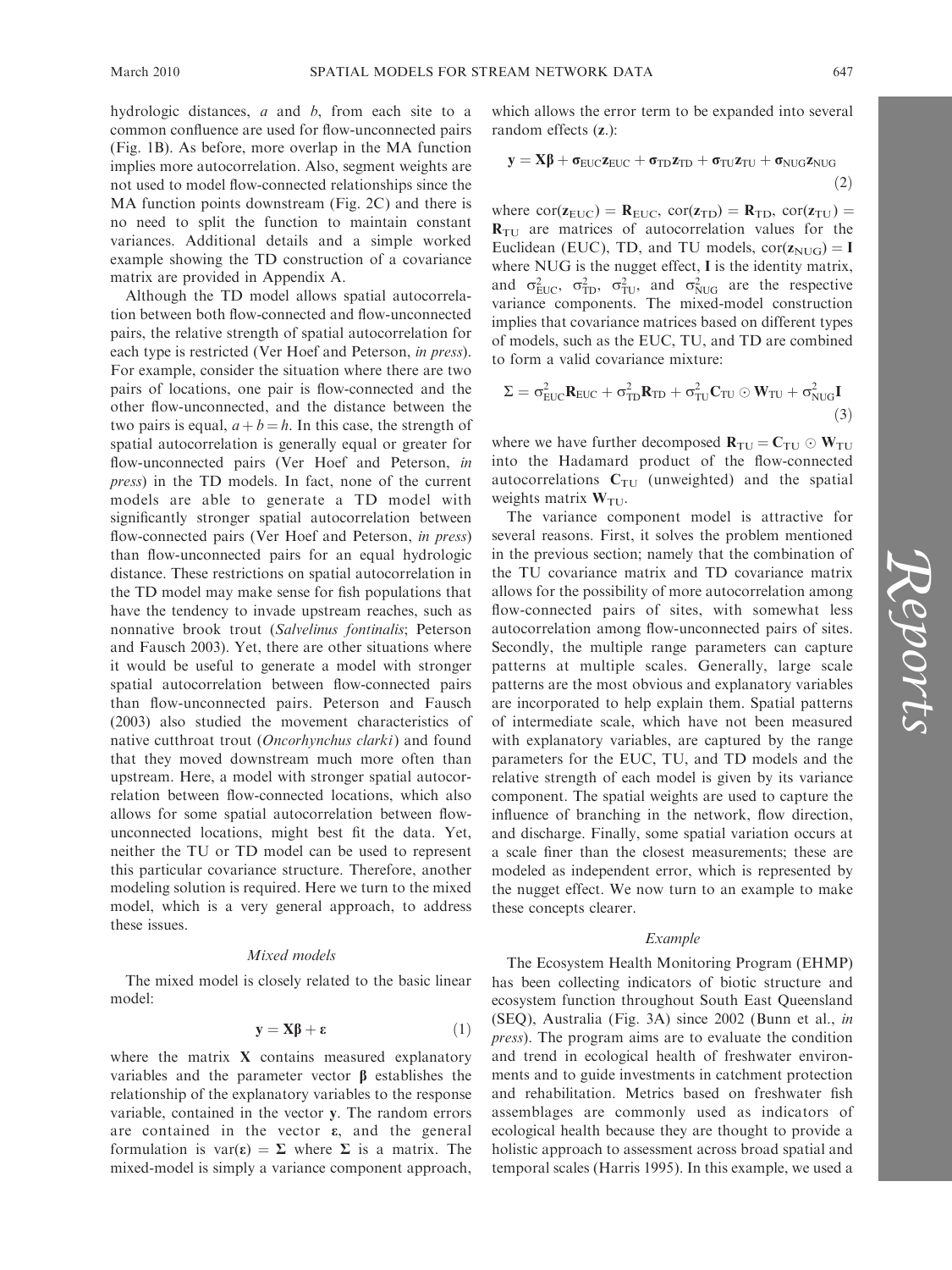model-based biological indicator, the proportion of native fish species expected (PONSE), which is simply the ratio of observed to expected native freshwater fish species richness (Kennard et al. 2006). The expected species composition data were generated using a referential model and represent the native species that are expected to be present in a physically similar, but undisturbed stream (Kennard et al. 2006). The observed species composition data were collected at 86 survey sites (Fig. 3B) in the spring of 2005. Hereafter, we will refer to these as the ''observed sites.'' PONSE scores at the observed sites ranged from 0.09 to 1, with a mean of 0.76 and a median of 0.83. We also nonrandomly selected 137 ''prediction sites'' where PONSE was not generated. Additional information about the study area, the sampling methods, and the predictive model used to generate the PONSE scores is provided in Appendix B.

We generated the spatial data necessary for geostatistical modeling in a geographic information system (GIS). These included seven explanatory variables representing watershed-scale land use, land cover, and topographic characteristics for each observed and prediction site, as well as the hydrologic distances and spatial weights, which were based on watershed area. The EHMP classified streams based on elevation, mean annual rainfall, stream order, and stream gradient to create four EHMP regions (Bunn et al., in press), which we also included as a site-scale explanatory variable. Additional information about the GIS methodology and explanatory variables can be found in Appendix B.

We used a two-step model selection procedure to compare models. First we fixed the covariance structure and focused on selecting the explanatory variables using the Akaike information criterion (AIC; Akaike 1974). During the second phase of model selection we focused on selecting the most appropriate covariance structure. We fixed the selected explanatory variables, and then compared every linear combination of TU, TD, and EUC covariance structures, where four different autocovariance functions were tested for each model type. This resulted in a total of 124 models, each with a different covariance structure. In addition, we fit a classical linear model assuming independence to compare to models that use spatial autocorrelation. Once the final model was identified, universal kriging (Cressie 1993) was used to make predictions at the 137 prediction sites. Please see Appendix B for details on the model selection procedure.

Our results show that a model based on a mixture of covariances produced more precise PONSE predictions than models based on a single covariance structure (Table 1). When more than one covariance structure was incorporated, mixture models that included the TD model appeared to outperform other mixture types. In addition, all of the geostatistical models outperformed the classical linear model. The lowest RMSPE value was produced by the exponential TU/linear-with-sill TD mixture model. Hereafter this will be referred to as the

"final model." The final model only contained one explanatory variable, mean slope in the watershed, which was positively correlated with PONSE. This statistical relationship may represent a physical relationship between PONSE and an anthropogenic disturbance gradient such as land use, water quality, channel or riparian condition, or in-stream habitat (Kennard et al. 2006), which is correlated to slope. For example, watersheds with steeper slopes might be expected to have less cleared or cropped land and, as a result higher PONSE scores. More details on the fitted explanatory variables and diagnostics are given in Appendix B.

We examined the percent of the variance explained by each of the covariance components to provide more information about the covariance structure of the models. In the final model, the TU, TD, and NUG components explained 22.43%, 64.32%, and 13.25% of the variance, respectively. Although the full covariance mixture (TU/TD/EUC) was not the best model in this example based on the RMSPE (Table 1), the loss in predictive ability was only 0.34% when it was used instead of the final model. One of the advantages of a mixed model is its flexibility; a covariance mixture can be used to represent the whole range of covariance structures used in the mixture (i.e., single EUC, TU, or TD or any combination of the three). Therefore, we recommend fitting a full covariance mixture; this allows the data to determine which variance components have the strongest influence, rather than making an implicit assumption about the spatial structure in the data by using a single covariance structure.

The predictions and prediction standard errors produced by the final model (Fig. 3C–F) exhibit some of the common characteristics of kriging predictions. Predictions and their standard errors vary depending on the estimated regression coefficients and distances to observed data sites. If the explanatory variables at the prediction site are not well represented in the observed data set a large standard error will be assigned to the prediction. The predictions change gradually along stream segments (Fig. 3C–F) and the prediction standard errors tend to be smaller near observed data and increase as a function of distance (Fig. 3C).

The predictions and prediction standard errors shown in Fig. 3 also demonstrate some characteristics that are unique to geostatistical models for stream networks. For example, the TU model allows discontinuities in predictions at confluences, which enables flow-unconnected tributaries to receive markedly disparate PONSE predictions (Fig. 3D). The effect of the spatial weights on prediction uncertainty is apparent if upstream segments have not been sampled (Fig. 3E). In this situation, uncertainty is relatively high upstream of a confluence because various combinations of the two PONSE scores could be contributing to the downstream observed score. Two sites located on the main stem are strongly correlated (based on a combination of the tailup and tail-down models) and uncertainty in the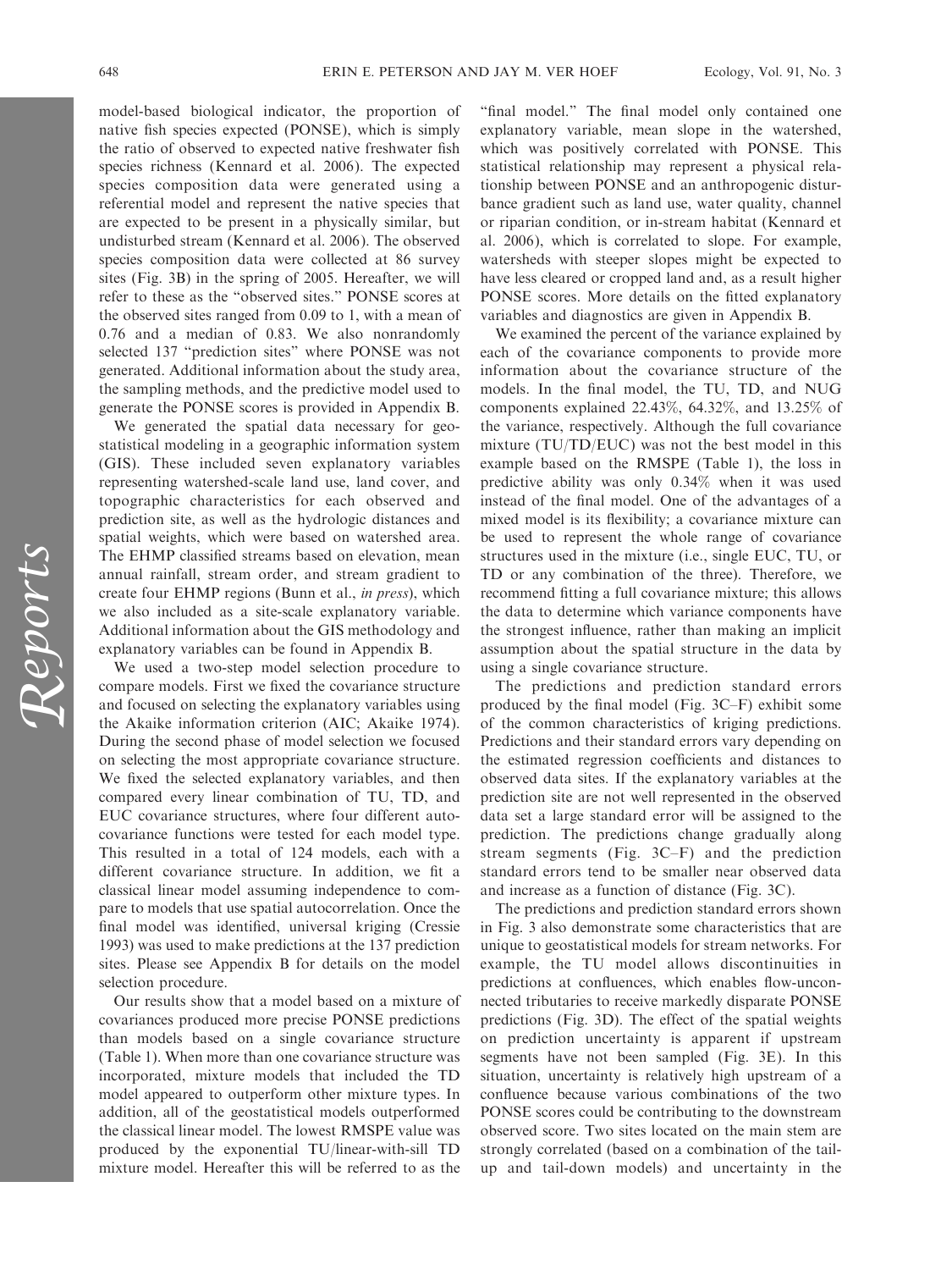

Reports

FIG. 3. (A, B) The Ecosystem Health Monitoring Program collects a suite of ecological indicators at survey sites located throughout South East Queensland, Australia. Predictions and prediction variances for the proportion of native fish species expected (PONSE) were produced using the exponential tail-up/linear-with-sill tail-down model (C–F). Observed sites are represented by larger squares, and prediction sites are represented by smaller diamonds. Prediction variances are shown in gray and are sized in proportion to their value (0.124–0.215). Thus, predictions with a large shaded gray area have less precision. Blue line segments symbolize stream segments, and the width of the line is proportional to the watershed area.

| TABLE 1. |  |  | A comparison of mixture models. |  |
|----------|--|--|---------------------------------|--|
|          |  |  |                                 |  |

| Mixture    | Model 1     | Model 2     | Model 3     | <b>RMSPE</b> |
|------------|-------------|-------------|-------------|--------------|
| Nonspatial |             |             |             | 0.2573       |
| TU         | linear-sill |             |             | 0.2428       |
| TD         | linear-sill |             |             | 0.2112       |
| <b>EUC</b> | spherical   |             |             | 0.2283       |
| TU/TD      | exponential | linear-sill |             | 0.2088       |
| TU/EUC     | linear-sill | Gaussian    |             | 0.2190       |
| TD/EUC     | linear-sill | spherical   |             | 0.2103       |
| TU/TD/EUC  | mariah      | linear-sill | exponential | 0.2094       |

Notes: Models shown represent the best model fit for each mixture type based on the root mean square prediction error (RMSPE). Models are tail-up (TU), tail-down (TD), and Euclidean (EUC).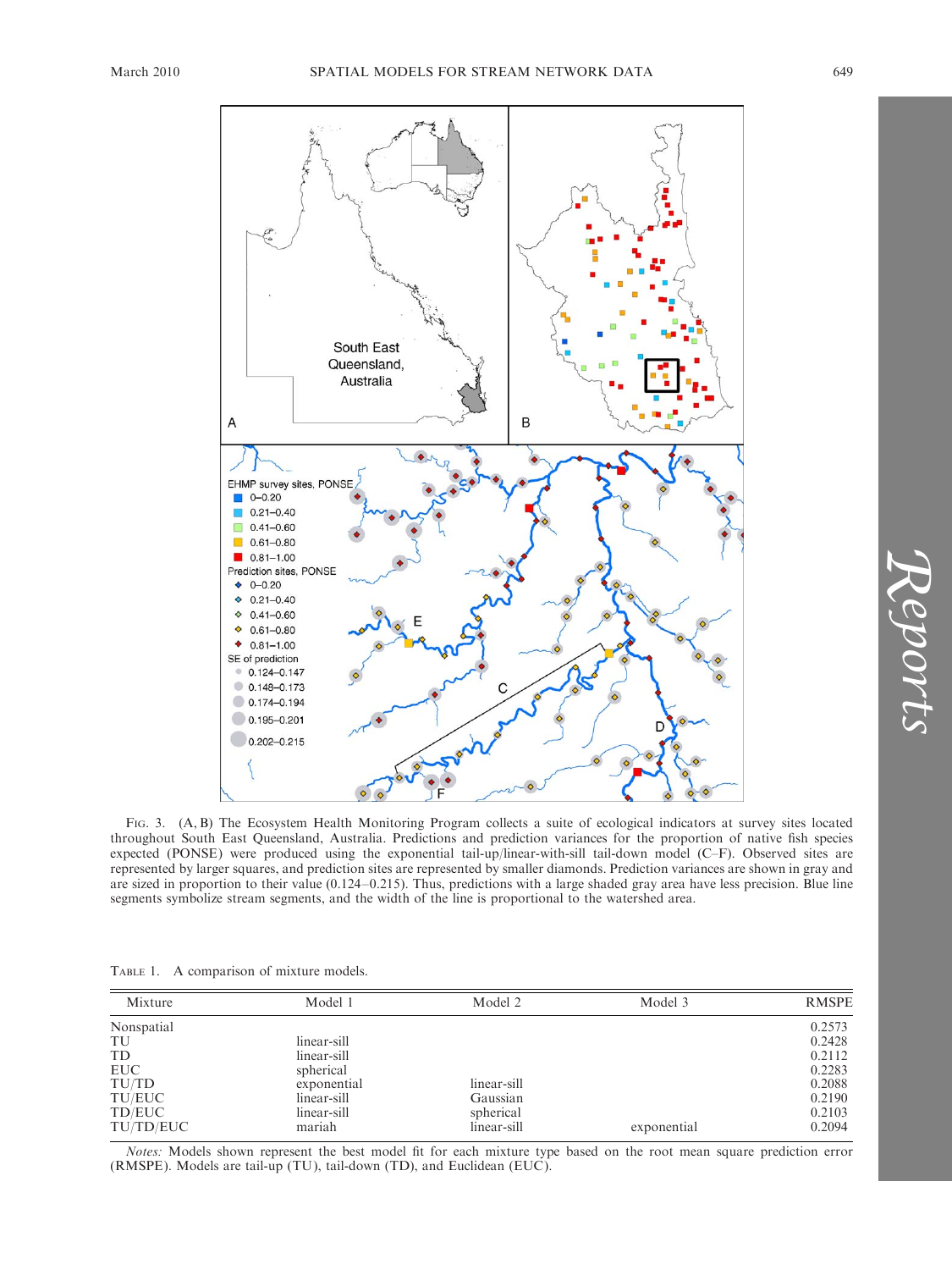downstream predictions is low (Fig. 3E). However, when the spatial weights are based on watershed area, and one upstream segment dominates a side branch, uncertainty in the upstream direction may also be low (Fig. 3C). In contrast, prediction uncertainty in small upstream tributaries is relatively large (based on the tailup model) since the spatial correlation between the observed and prediction site is weak (Fig. 3F).

## Discussion and Conclusions

Spatial autocorrelation is clearly a natural phenomenon given the open nature of stream ecosystems (Townsend 1996) and the complexity of process interactions occurring within and between the stream and the terrestrial environment. Observable patterns of spatial autocorrelation are likely caused by multiple spatially dependent factors (Wiens 2002). As a result, conceptualization and modeling in stream ecosystems requires tools that are able to account for dynamic multi-scale patterns ranging from the reach to the network scale (Townsend 1996). Yet many models do not account for these natural interdependencies. Ignoring spatial autocorrelation makes it possible to use traditional statistical methods, which rest on the assumption of independent random errors. Although convenient, our opinion is that it is better to develop new statistical methods that represent the unique ecological conditions found in the environment.

Traditional geostatistical methods account for spatial correlation in the error term, but they may not fully capture spatial autocorrelation structures in stream environments. Euclidean covariance functions, such as the spherical, cubic, exponential, and Gaussian, are all strikingly similar (Chiles and Delfiner 1999). As a result, two sites that are spatially correlated using one function are likely to be spatially correlated using another function. In contrast, the stream models have a markedly different autocovariance structure than the Euclidean models and represent a true difference in the way that spatial relationships are represented. The splitting of the covariance function along a branching network is also unique to stream models. Previously, autocorrelation has been restricted to a linear feature or to two-dimensional space, which cannot be used to capture hydrologic patterns of spatial autocorrelation in a branching network. The stream models given here provide an innovative statistical alternative because they were specifically developed to represent the spatial configuration, longitudinal connectivity, discharge, and flow direction in a stream network.

The mixed model is an extremely flexible approach because many sources of information can be incorporated into a single model. The explanatory variables are used to account for influential factors that can be measured. However, it is common for other influential variables to be left unmeasured due to a lack of resources or an incomplete understanding about the stream process. In a mixed model, autocorrelated errors

can be modeled at multiple scales using a variety of distance measures. This produces a rich and complex covariance structure, that when combined with the explanatory variables, can be used to account for the effects of both measured and unmeasured variables at multiple scales. Given the multi-scale complexities of stream ecosystems, we expect these models to better represent the spatial complexity and interdependencies in a streams data sets.

The flexibility of the mixture model makes the method suitable for modeling a variety of variables collected within or near a stream network. Although we used a Gaussian response in the example, the autocovariance functions described here can also be used to produce covariance matrices for kriging Poisson or binomial variables, such as fish counts or the presence or absence of species. It may also be possible to model variables that are present in riparian areas rather than streams, but are expected to exhibit both Euclidean and hydrologic patterns of spatial autocorrelation. This might include riparian plant species that employ waterborne dispersal strategies or animal species that migrate along stream corridors. Finally, we chose to use watershed area to calculate the spatial weights because it made sense given the response variable, but any measurement, such as water velocity, stream width, or discharge, could be used as long as it meets the statistical requirements set out in Appendix A. In principle, multiple weighting schemes could be compared as part of the model selection criteria.

The mixed model is also useful from a management perspective since predictions with estimates of uncertainty may be generated throughout a stream network (Fig. 3). This ability provides a way to move from disjunct stream management, which is traditionally based on site or reach-scale samples, to a more continuous approach that yields location specific predictions and accounts for the network as a whole (Fausch et al. 2002). For example, the predicted PONSE values in two small tributaries were relatively high compared to those found in the main stem (Fig. 3F), which may indicate that those locations have the potential to act as natural refugia for native fish residing in marginally suitable habitats. The potential importance of these tributaries could go unnoticed without the ability to evaluate the network as a whole. This quality is particularly useful because it helps to ensure that management actions are targeted or scaled appropriately (Lake et al. 2007). Including estimates of uncertainty also enables users to gauge the reliability of the predictions and to target future sampling efforts in areas with large amounts of uncertainty or a greater potential for ecological impairment.

Geostatistical modeling in stream networks has the potential to be a powerful statistical tool for freshwater stream research and management. It can be used to capture and quantify spatial patterns at multiple scales, which may provide additional information about